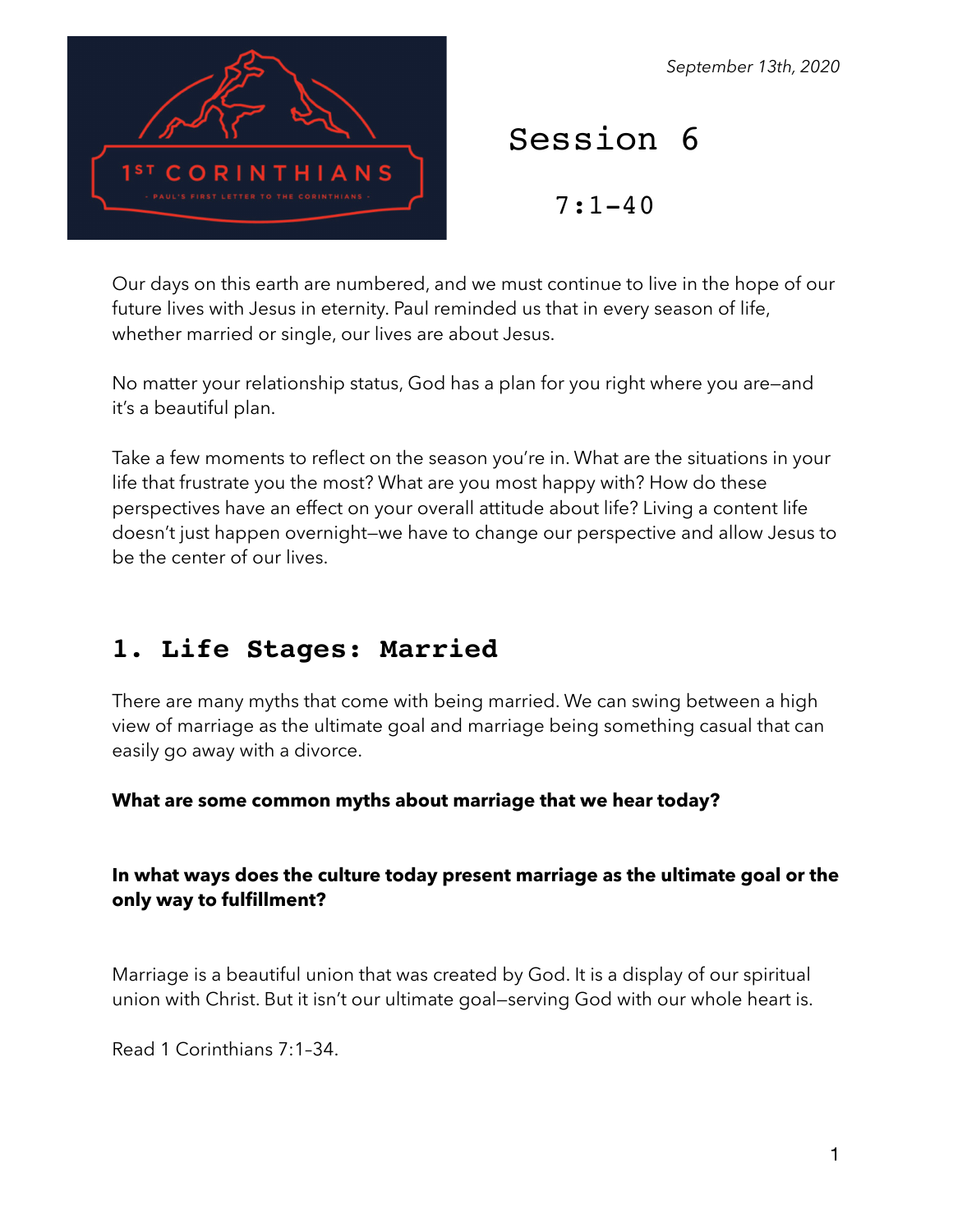Paul discusses the benefits and purpose of staying married to an unbelieving spouse rather than divorcing. **What does Paul say is the purpose of staying married to the unbelieving spouse? What are the effects that come when the unbeliever leaves?** 

Divorce rates are at an all-time high. The media makes it easy to believe that divorce is a simple way to leave a marriage if you don't like your spouse anymore, aren't attracted to them anymore, or because your finances have changed. **What does Paul use as a reasonable reason for divorce in verses 15–16? What has God called us to do if an unbelieving spouse decides to leave?**

In verses 18–20, Paul uses an illustration of circumcision to describe how we experience various situations in life, concluding that the state you're in doesn't matter. **What does he say actually matters? What does Paul ask for us to do in our various situations?** 

**In what ways can accepting the situation we're in help us learn contentment? In what ways can accepting our situations strengthen our trust in God?** 

Paul reiterates in 7:32–35 that being married is a good thing but can cause a division of interests. **If you're married, what has been your experience trying to remain dedicated to spiritual things due to your relationship? How have you found a rhythm between focusing on your relationship and your spiritual growth?**

Paul tells the Corinthians that celibacy outside of marriage is a good thing, but also makes a case for the goodness of marriage. **What reason does Paul give for celibacy being unrealistic for some people? What kind of advice does he give for avoiding sexual immorality?**

**In what ways can marriage be a benefit to those struggling with self-control?**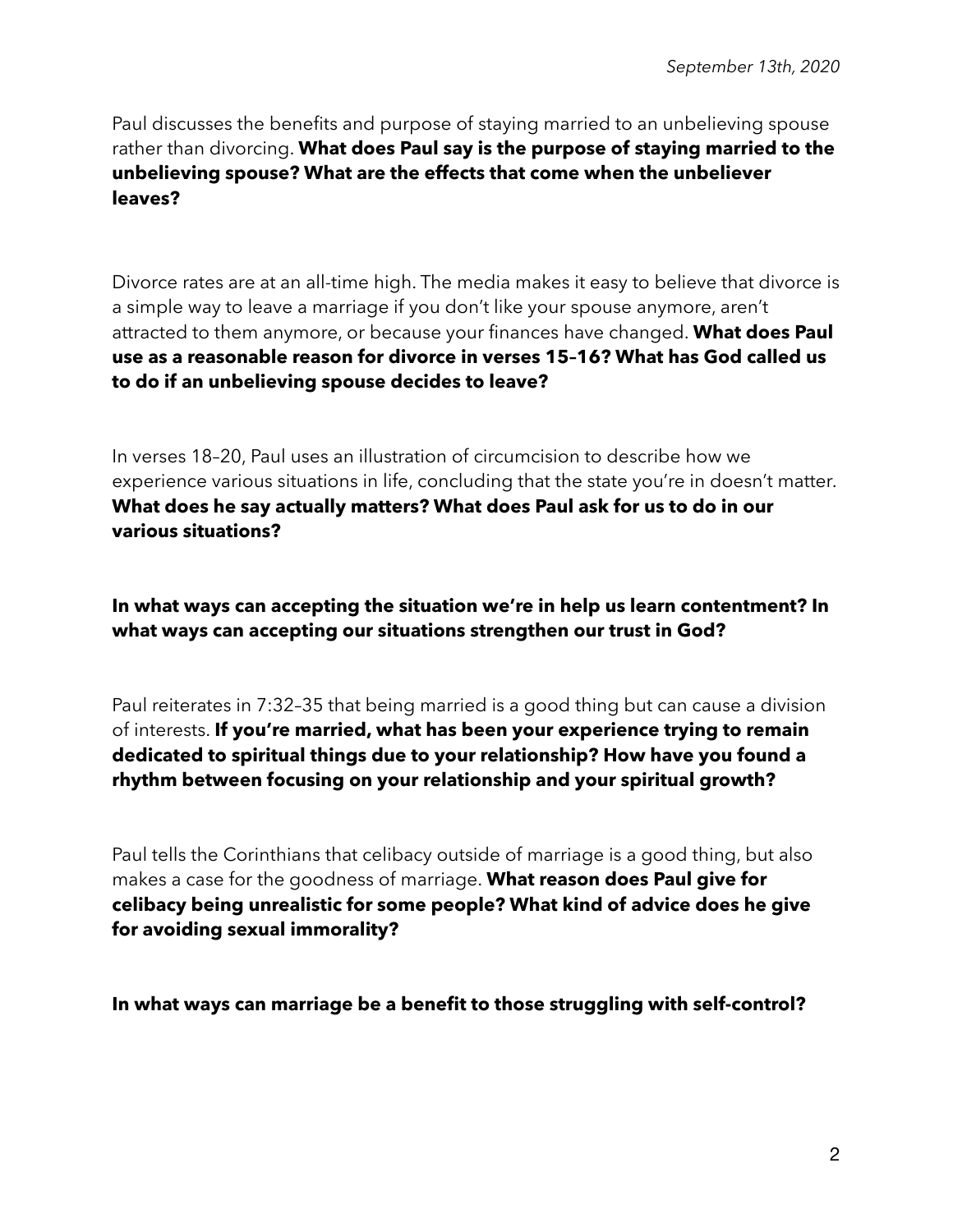**What are the concerns that Paul says married people have? If you're married, what similar concerns have you had in your relationship?** 

#### **What do these verses say about the responsibility of a married man or woman?**

The goal is to live well and obey God wherever he's placed us. That means caring for your spouse if you have one. **What can you do this week to better care for your spouse? If you're single, what could you do to encourage your married friends?** 

## **2. Asceticism**

Some scholars agree that part of the Corinthians' issue regarding sex and marriage was their participation in asceticism.

Asceticism is the self-denial, self-discipline, and avoidance of any sensual pleasures or indulgences for the sake of spiritual goals. When we first read the definition, it doesn't seem so bad. We all need to live a life with spiritual disciplines like fasting, celibacy, and meditation. But asceticism was damaging marriages when spouses avoided sex within their relationship.

Read 1 Corinthians 7:1–7 again.

### **What are Paul's guidelines for sex? What does he say about the right to our bodies as married couples?**

### **What stipulation does Paul give for abstaining from sex within a marriage? What reason does he give for not doing it often or for a long time?**

Paul lets the Corinthians know that if they are married, they should not deprive one another from sex. He even assures them that Satan may tempt them if they lacked self-control. There was no need to abstain from the physical world so that it hurt their marriage. **How did the Corinthians allow a good practice to be turned in to a negative one?**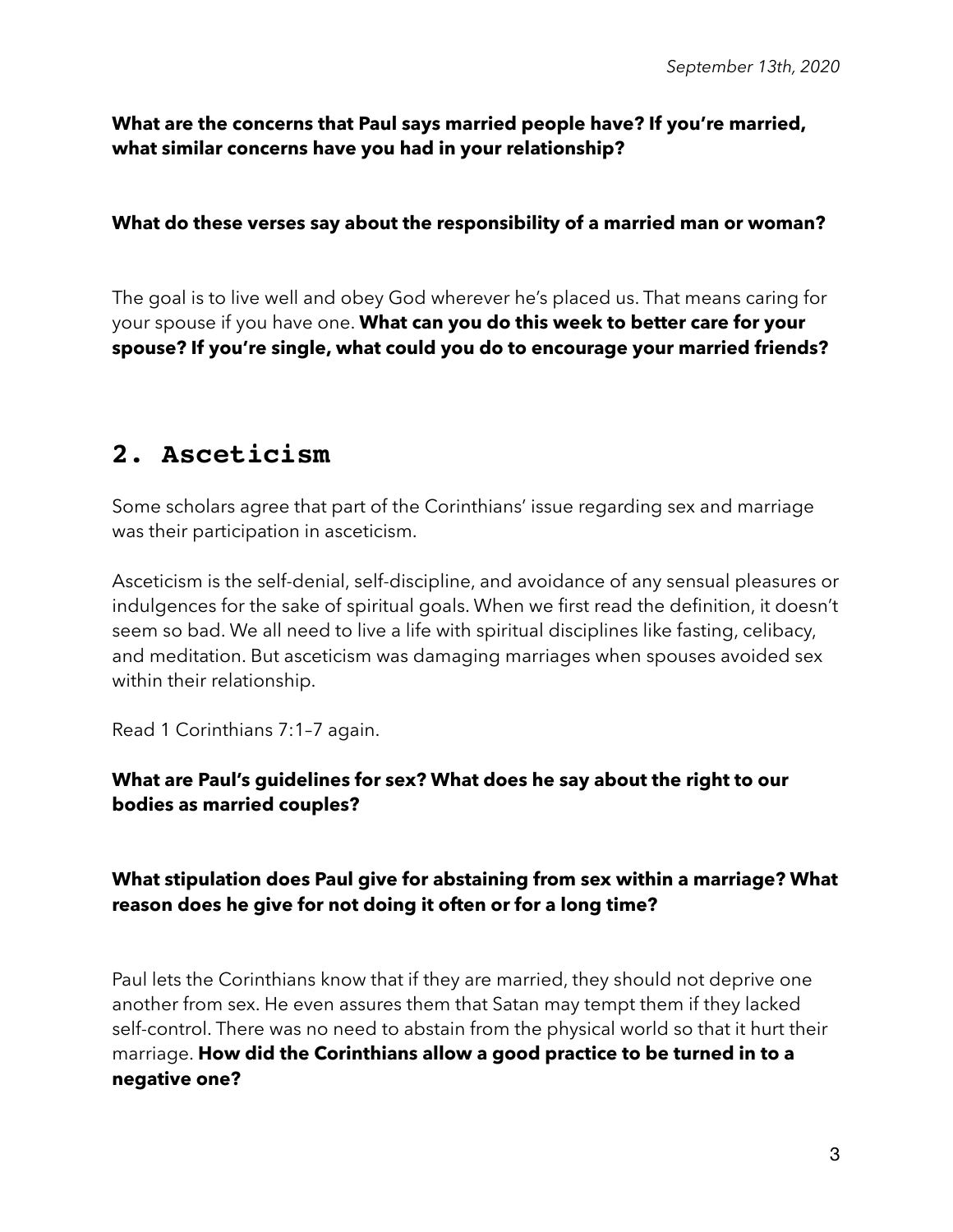Legalism occurs anytime we keep a strict adherence to rules without any faith, which results in believing we can gain God's approval through our own hard work rather than being helped by the Spirit. **When, if at all, have you allowed a good practice to become a negative one due to legalism? When can spiritual disciplines be abused to the point of becoming a hinderance to our spiritual growth?** 

**What is one area in your life that you have become legalistic about? What could it look like to give yourself more grace in that area this week?** 

## **3. Contentment**

We all have a tendency to long for what we don't have. When we're single, we want to be married. When we're married, we miss the single life. Paul wants the Corinthians to know that, regardless of relationship status, being content in the Lord is what is most important.

Read 1 Corinthians 7:17–24 again.

#### **What are some situations that make it easy to want what we don't have?**

**Why can it be damaging to our spiritual lives to place our relationship status on a pedestal?** 

**What has God taught you through your various life stages?** 

Contentment is an issue of the heart. People who are single and discontent in their singleness can be just as discontent when they get married because our varying relationship statuses don't change our hearts. **When, if at all, have you been discontent with your life based on your relationship status? What did God teach you through that situation?**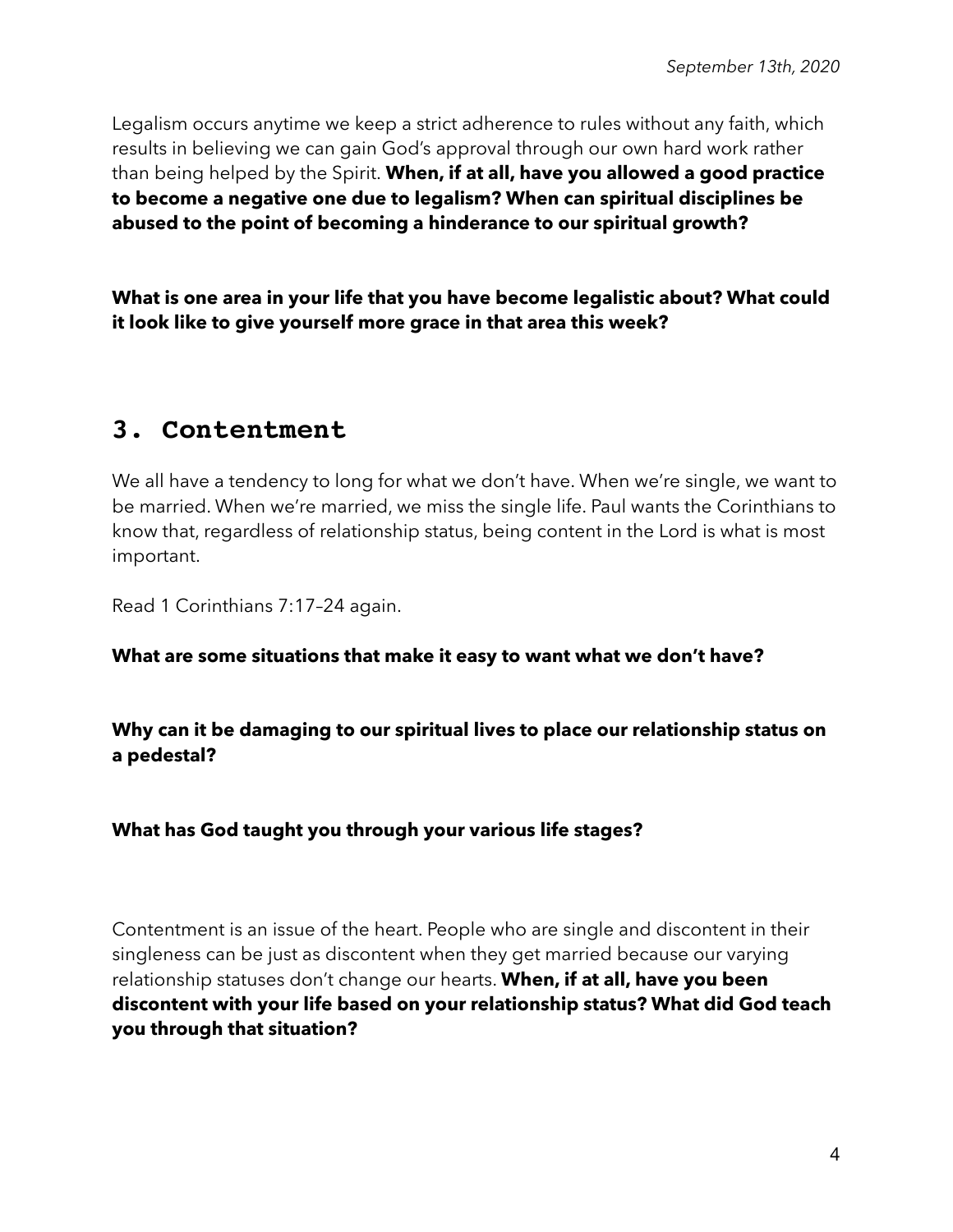**What kinds of circumstances can keep us from having a positive mindset regarding our relationship status? How can a new perspective about our relationship status help us walk in contentment?** 

**What could seeking contentment look like for you this week?** 

# **4. Life Stages: Singleness**

Paul desires for the Corinthians to learn contentment as they walk through various relationship stages. Whether single, married, or divorced, there is a way to be content and faithful to the Lord in that season. Studying what God says about singleness can not only help us if we're single, but it can also help those of us who aren't single be able to empathize, encourage, and walk alongside those who are.

Read 1 Corinthians 7:25–36 again.

### **What does Paul want singles to take advantage of? How does he present his case for singleness for those who are already engaged or married?**

Paul desires for the Corinthians to take advantage of whatever life stage they were in, without feeling obligated to change it. **In what ways does focusing on the lives of other people contribute to our current desires?** 

**What comparisons does Paul make in verse 32–34? What are the concerns of the married person versus the unmarried person?** 

**How does Paul end his advice in verse 35? What does he say is the purpose of his advice?**